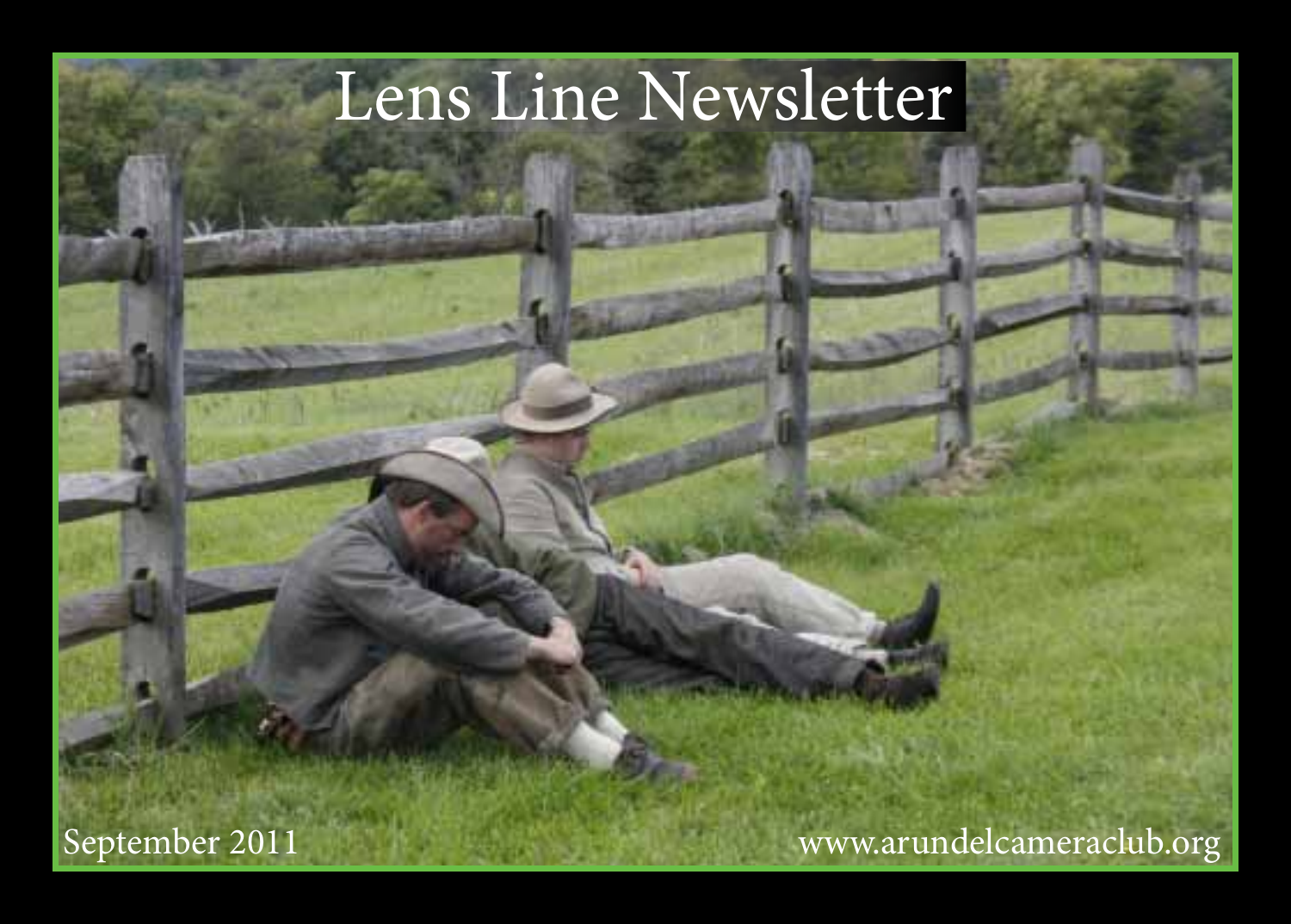### Contents

- *[3 Schedule](#page-2-0)*
- *[4 A](#page-3-0)ntietam National Battlefield*
- *5 Shoe Spectacular*
- 10 Google Earth for Scouting City
- *[11 Workshops](#page-10-0)*
- *12 [Club Officers & POCs](#page-11-0)*
- *[13 Club Information](#page-12-0)*

**On the Cover:** The cover image was taken by club member Tim Champney at our September field trip to Antietam National Battlefield.

**On This Page:** The image above was also captured by club member Tim Champney at our September field trip.

**Copyright info:** All Rights Reserved to the images in this newsletter by the respective photographers.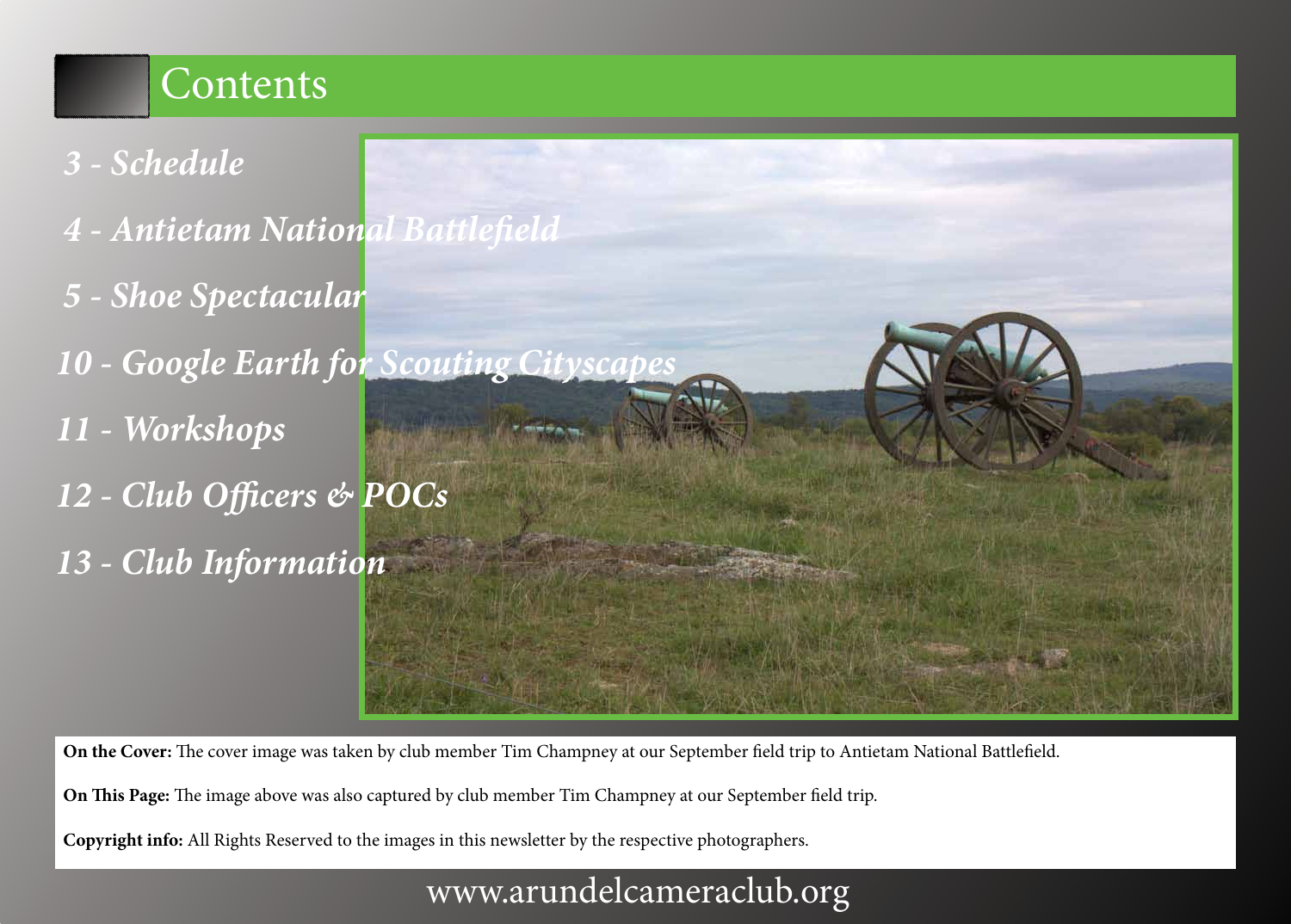# Schedule

#### <span id="page-2-0"></span>**September 2011**

- Club Year Intro
- Show and Tell Bring Summer Photos to Share
- 17 Field Trip [Antietam National Battlefield](http://www.nps.gov/ancm/index.htm)
- Contest Digital and Monochrome Prints Open
- Contest Slide and Color Prints Open

#### **October**

- Club Exhibit North County Library Setup 2:00pm
- Program Chip Bulgin Introduction to Lightroom
- Field Trip [Harpers Ferry](http://www.nps.gov/hafe/index.htm)
- Contest Digital and Monochrome Prints Landscapes
- Program Colby Munger – Lessons from the Street
- Contest Slides Open and Color Prints Landscapes
- Field Trip [Chestertown Down Rigging](http://sultanaprojects.org/downrigging/)
- Club Exhibit North Country Library Dismantle 2:00pm

#### **November**

- 2 Program [Joshua Taylor, Jr.](http://www.archiphotoworkshops.com/Archiphoto_Workshops/Home.html)  Beyond the Garden Gate
- Contest Digital and Monochrome Prints Nature
- Program
- No Meeting Thanksgiving
- Contest Slides Open and Color Prints Nature

### **December**

- Field Trip [Longwood Gardens](http://www.longwoodgardens.org/)
- Program Joseph Rossbach
- Contest Digital, Monochrome, Color Abstracts; Slides Open
- Christmas Party
- No Meeting Christmas

### **January 2012**

- Program Corey Hilz
- Contest Digital and Monochrome Prints Open
- Field Trip Hands On Studio Workshop
- Program
- Contest Slides and Color Prints Open

#### **February**

- Program
- Contest Digital and Monochrome Prints Closeup/Macro
- Field Trip [US Naval Academy](http://www.usna.edu/visit.htm)
- Program Tony Sweet
- Contest Slides Open and Color Prints Closeup/Macro
- Program Tabletop Night

### **March**

- Program
- Theme Contest Digital Manipulation/Trick Monochrome Prints Shadows/Silhouettes
- Program
- Field Trip [Bombay Hook](http://www.fws.gov/northeast/bombayhook/)
- Theme Contest Slides Water/Ice/Steam; Color Prints Frame within a Frame

### **April**

- No Meeting Easter / Spring Break
- Contest Digital and Monochrome Prints Open
- Program
- 21 Field Trip [Strasburg Railroad](http://www.strasburgrailroad.com/) & [Amish PA](http://www.padutchcountry.com/activities/amish-activities.asp)
- Contest Slides and Color Prints Open

### **May**

- Program
- Business Meeting
- 12 Field Trip **Assateague Island** & [Nassawango Creek Preserve Furnace Town](http://)
- Club Events Contest
- Banquet
- Snow Date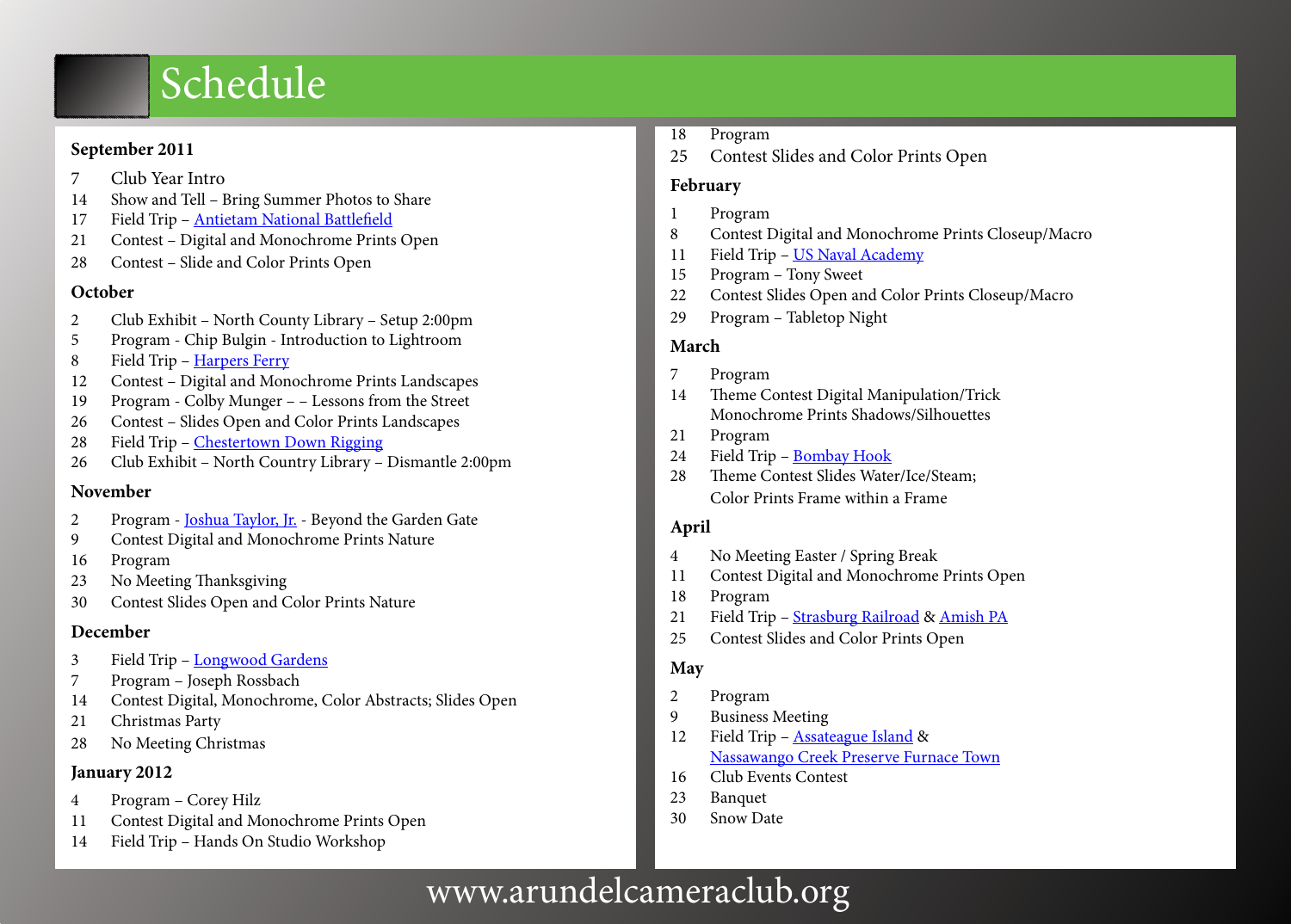## Antietam National Battlefield

<span id="page-3-0"></span>On September 21st several club members visited Antietam for our club field trip. If you missed out, enjoy their photos.







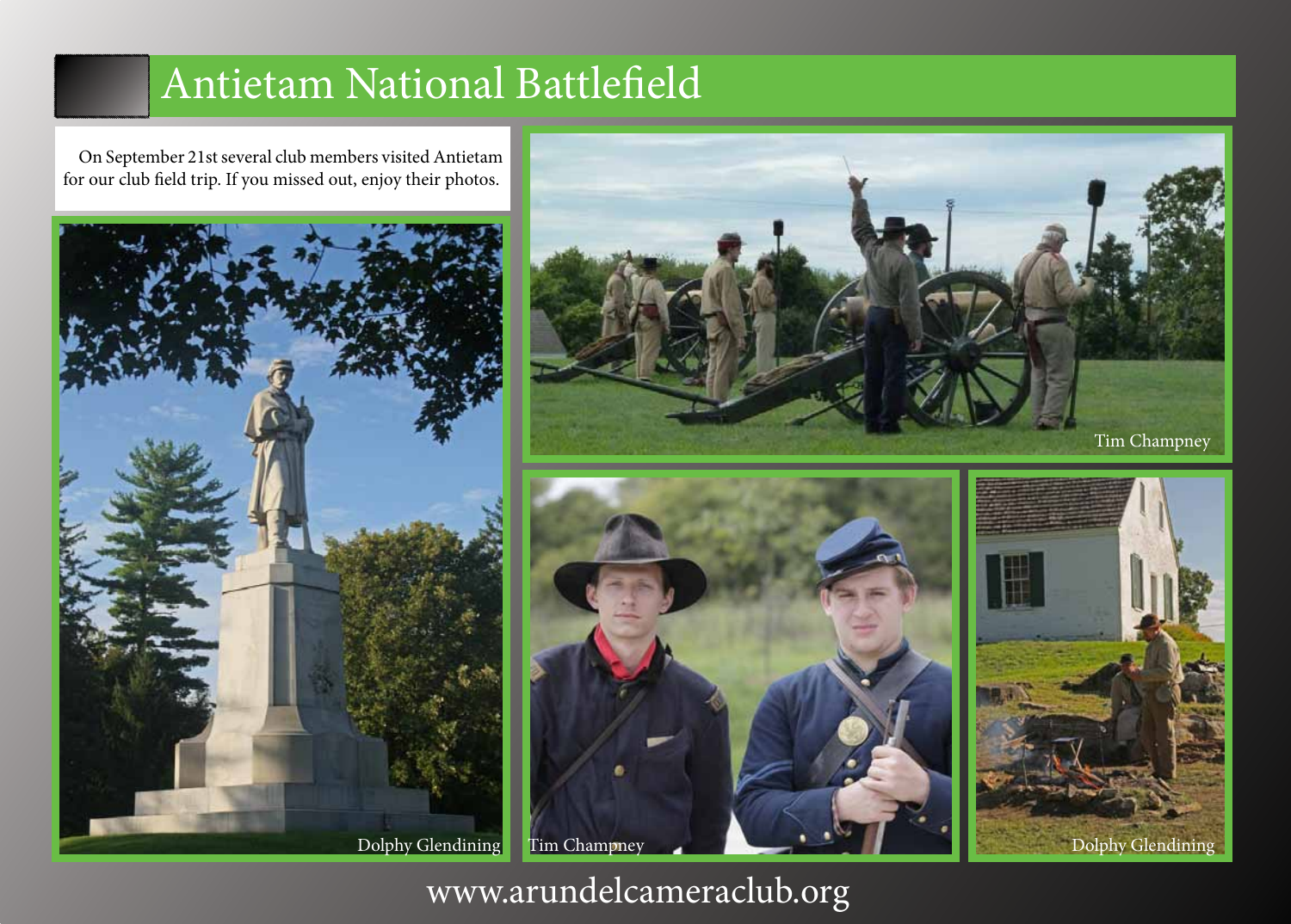### **From Prep to Post – Photographing Shoes by Chip Bulgin**

This article will take you through one of my recent product-type shoots from preparation to post-production. This is the shot I'll be talking about:



 The goal with any product-type shot is to show off the merchandise, in this case a pair of calf black Manolo Blahnik Axez sandals with 4" heels. These shoes are drop-dead sexy and the way they enhance the lower half of a woman's body is probably illegal in some parts of the world. My job is to show off the luxuriousness of the material, the quality of construction, the attention to detail, and how they'll make you look so fabulous you'll drop \$850 on them to own them.

**Preparation -** I prefer to light fabric and textile products (clothes, shoes, handbags, etc.) from the side. Side lighting picks up the micro-contrast created by the weave of the fabric, the grain of the leather, etc. and really shows it off. The problem with side lighting is that it's not the best way to photograph skin. Side lighting reveals every blemish, scar, cut, bit of stubble, and whatnot on the skin. So in designing this shot I know I want to use a modified form of side lighting that also makes the skin look good. I decided to set the shot up like so:

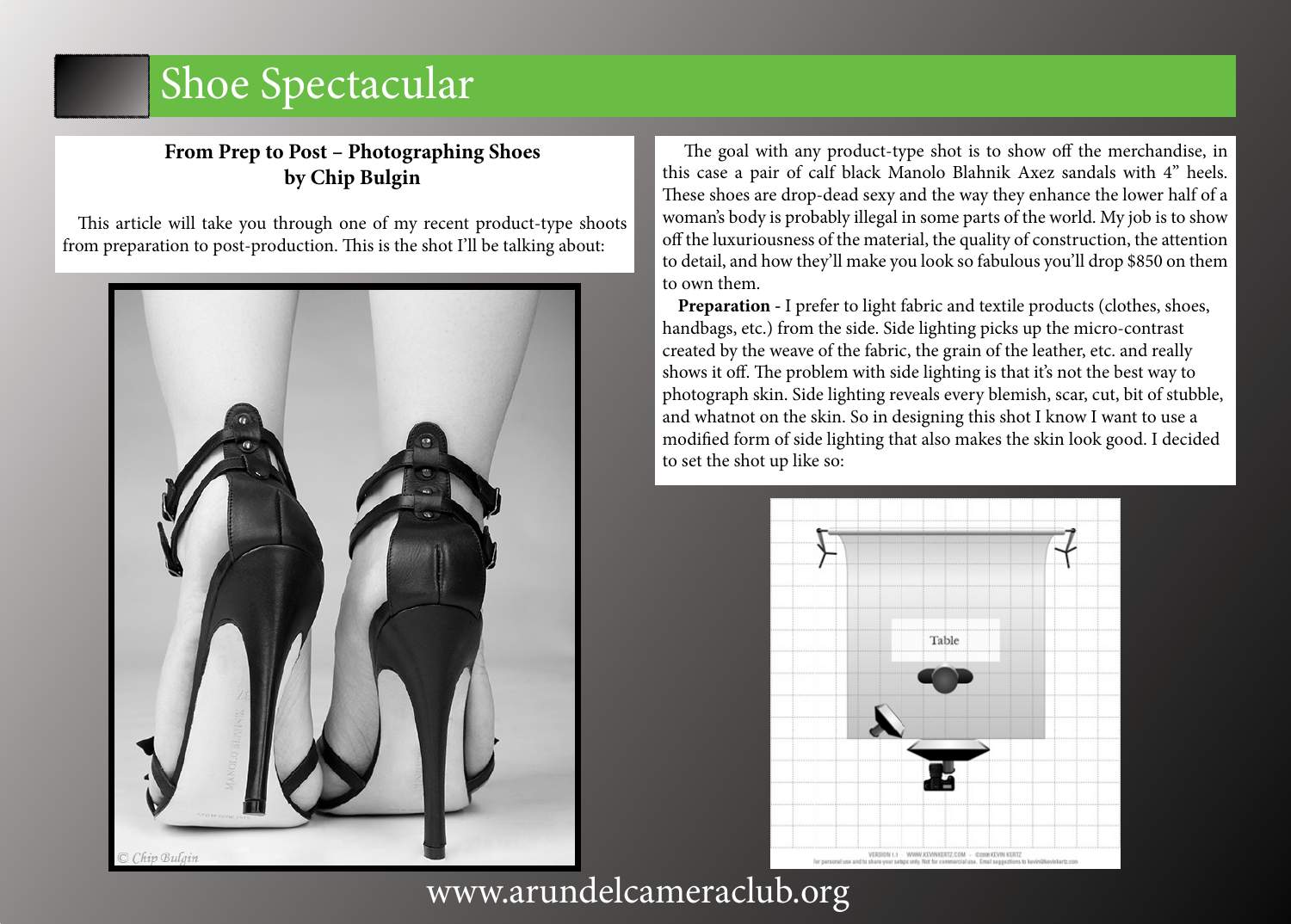The main light is a medium strip box (15" x 55") to camera left at a 45 degree angle, 2-3 feet from the model and a couple of inches off the floor. This is enough of an angle to bring out the texture in the leather, but not so extreme as to crush the skin tones. The shadows will fall left-to-right, the same way most of us read text in the western hemisphere. I chose to use a strip box because it throws a narrow column of light that I could feather to get the shadows on the legs the way I wanted them to look.

The fill light is a medium soft box  $(3 \times 4')$  placed in line with the camera position, about a foot off the ground. This will be a very flat light. Its job will be to manage contrast, minimize shadows on the seamless, and even out the skin tones. It was set to be about 1/2 stop down from the main light.

The camera is positioned under the fill light with the lens just forward of the lip of the box. I lay down on the floor to shoot this. Holding the camera vertically, the edge of the camera body was resting on the floor. The idea is to choose a camera position that enhances the height of the heel and the elegant lines of the shoes.

I placed a white folding table between the model and the seamless to give the model something on which to support herself. Shots like this often require the model to lean forward and change the angle and geometry of her feet to eliminate wrinkles and folds. She can't contort herself for the shot without falling over, so some means of support is necessary.

**Special note - preparing the shoes -** You need to remove all of the manufacturer and price stickers, as well as any adhesive residue from the soles. This can be a pain on natural leather soles. The biggest thing you need to know about natural leather soles is this: Any liquid product you use to remove the adhesive residue will darken the leather.

The best way to clean up natural leather soles is to use 220 grit and 320 grit sandpaper. I learned the trick from a shoe repair place and it works really well. I always start with 320 (use light strokes) and only use 220 grit paper if the 320 grit paper isn't taking out the blemish.

The only wet product I use, and only for really gummy adhesive, is PEC-12 and Q-Tips. It's an archival photographic cleaner for film negatives. I get it locally, but you can order it from <Amazon.com> or Adorama. B&H won't ship it. It will darken the leather, but it evaporates quickly and then you can use the sandpaper to refinish the spot. Even so (and it happened on this shoot) there may be only so much you can do, and some post work may be necessary.

**Shooting -** Now that I'm set up and ready to go, I start shooting and directing. It only took about 10-12 frames for me to get a shot I liked. What follows are a series of images from RAW to finished shot. You will see that there are a few problems that I had to deal with along the way. The biggest problem was the condition of the model's feet. I had the model apply some lotion to help smooth things out, but she's not a parts model and so I had to plan for treating her feet in post.

Here's the image straight out of the camera:

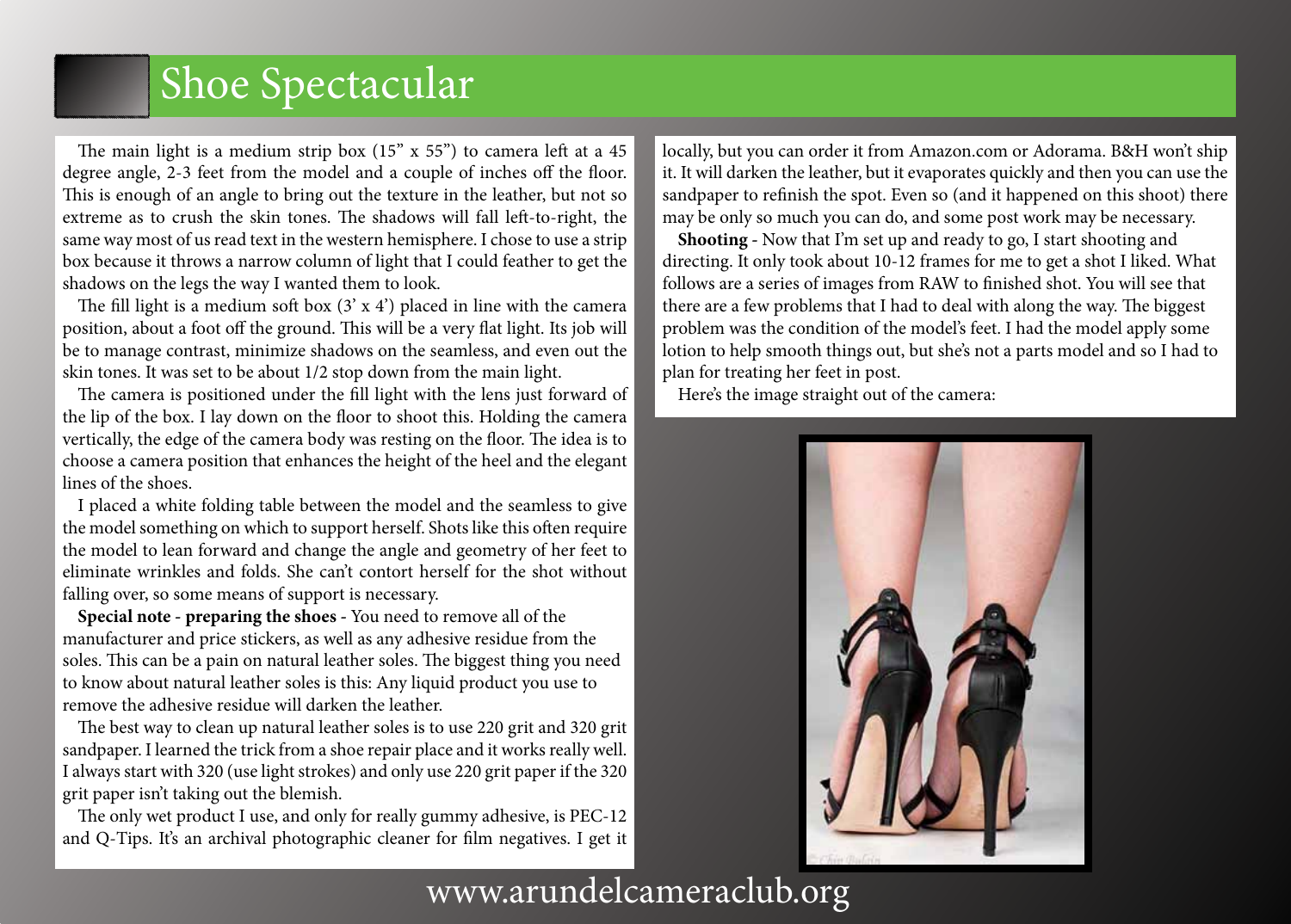(Quick aside - Outside of the major advertising cities (NYC, Chicago, L.A., maybe Miami) it is really tough to find a good parts model for shoes (i.e. a foot model). Foot models walk as little as possible, moisturize their feet continuously, and in general go to ridiculous lengths in the foot-care arena.)

 There are three things that immediately come to mind: The shot isn't straight, the model's feet look very dry, and the sole of the right shoe has been discolored by the adhesives from the manufacturer and price stickers (even after prepping them as described above). Time to open the image in Camera Raw.

**Post Production -** The first thing I did was straighten the image, decide on the crop, and apply my default sharpening to compensate for the anti-alias filter in the camera. I bumped up the "Blacks" slider just a bit, but otherwise didn't need to touch exposure, color balance or the like. The image now looks like this:

Now I put my plan for dealing with the model's feet into action. I'm going to use the HSL/Grayscale tab in Camera Raw to turn the image black and white and I'm going to use its channel mixer to deal with the majority of the skin problems. The channel mixer is also going to solve a lot of the problems with the right sole of the shoe. I'm going to do this by manipulating the red and orange channels. Those are the channels where wrinkle, bruise, scar, and other skin information lives. And since the sole is natural leather (also skin) the same channels will work on it too. I first zero out all of the sliders, then tweak to suit. I end up with +70 Red and +38 Orange.

Converting the shot to black and white gives me:





+70 Red changes it to:

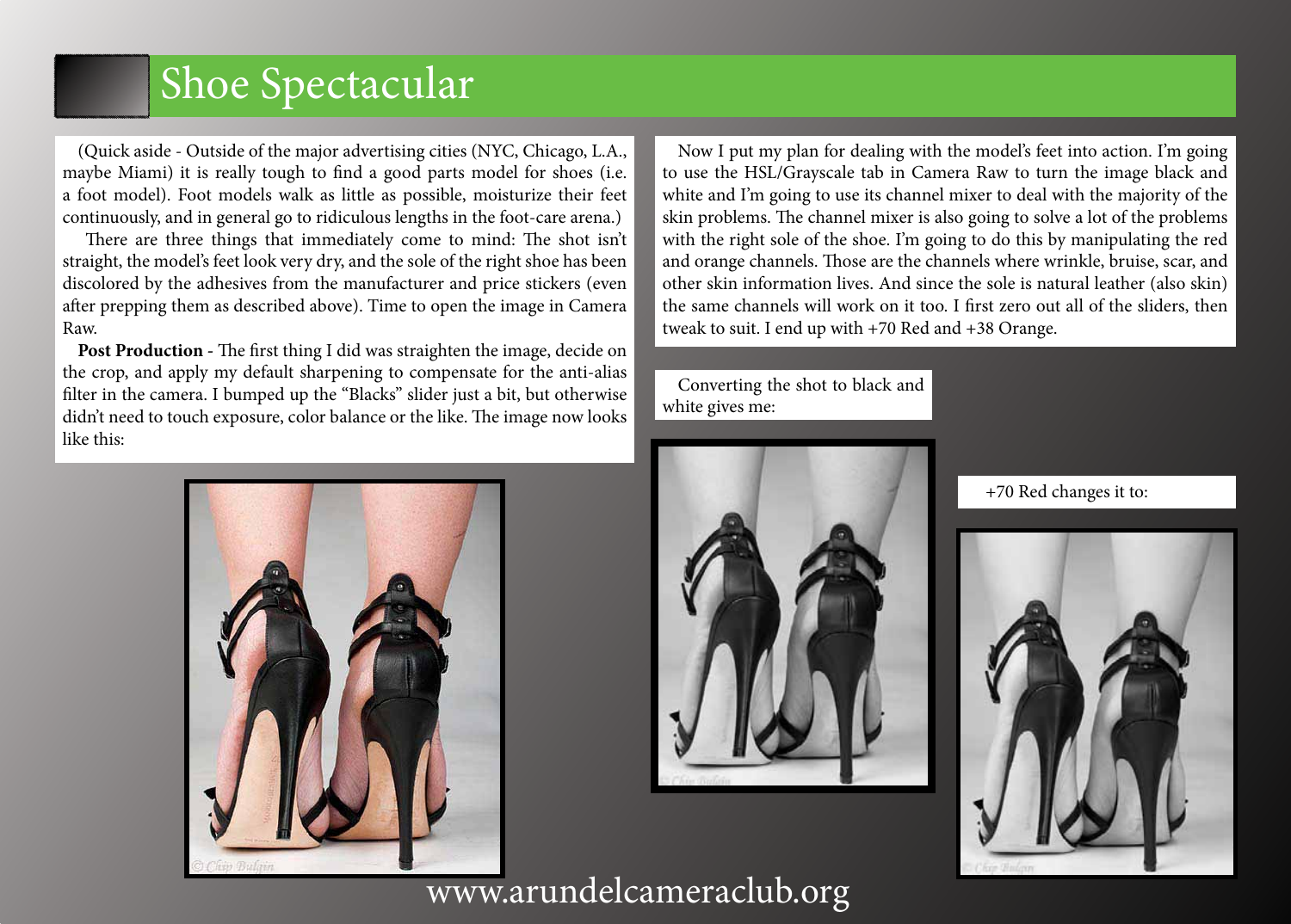#### and +38 Orange gives me:



 I've now got reasonably clean skin and the soles of the shoes are in pretty good shape. At this point I open up into Photoshop for a little healing and cloning. I take care of the scratch on the leg and clean up both the seamless and right sole. Note that I took the logo off of the sole, I'll deal with that in a moment, but for now I've got:



 At this point the only parts of the image I'm not happy with are a few spots on her heels, mostly her right one. It needs a little shading and contouring to bring the white patch down and make it look more natural. A little touch of the healing brush gives me:

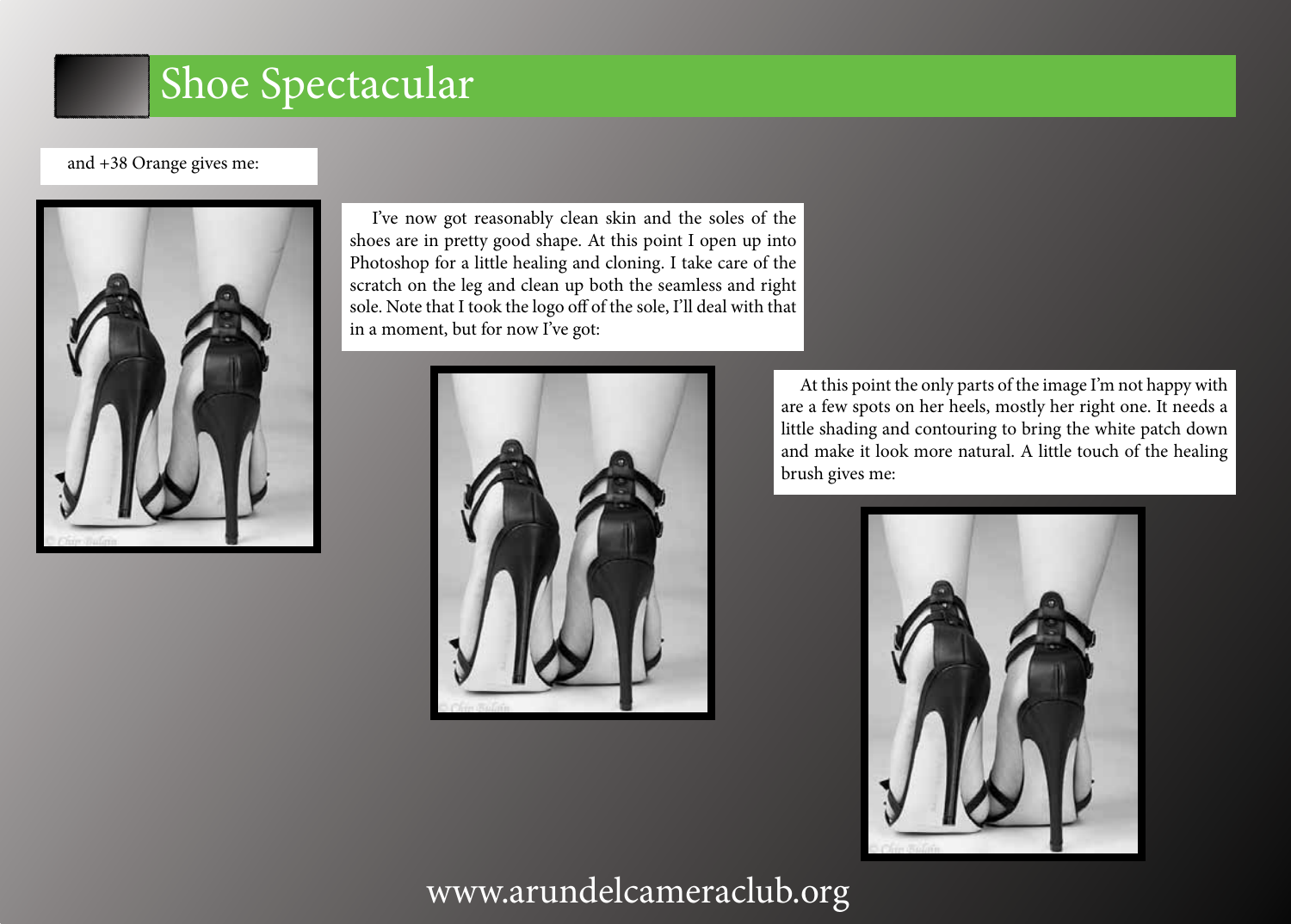The last thing that needs attending to is the logo on the right shoe. I simply copied the requisite portion of the logo from the left shoe, flipped it around so it matches the orientation of the original logo, and blended it into the right sole, giving me the final image:

-Chip Bulgin

#### *Editors Note*

*I have held onto this how-to article by Chip Bulgin for over a year now. I think that the time was right to finally publish it. For one thing the new newsletter format was more condusive to formatting this article. For another Chip entered this image into the last monochrome competition but the judge clearly did not appreciate the amount of effort and detail that went into creating the image. I guess only a woman or someone with a shoe fetish could truly appreciate it. However any photographer that is trying to do product shots or monochrome work should be able to appreciate this article. Thanks for sharing.*

*- Mike Thomas*



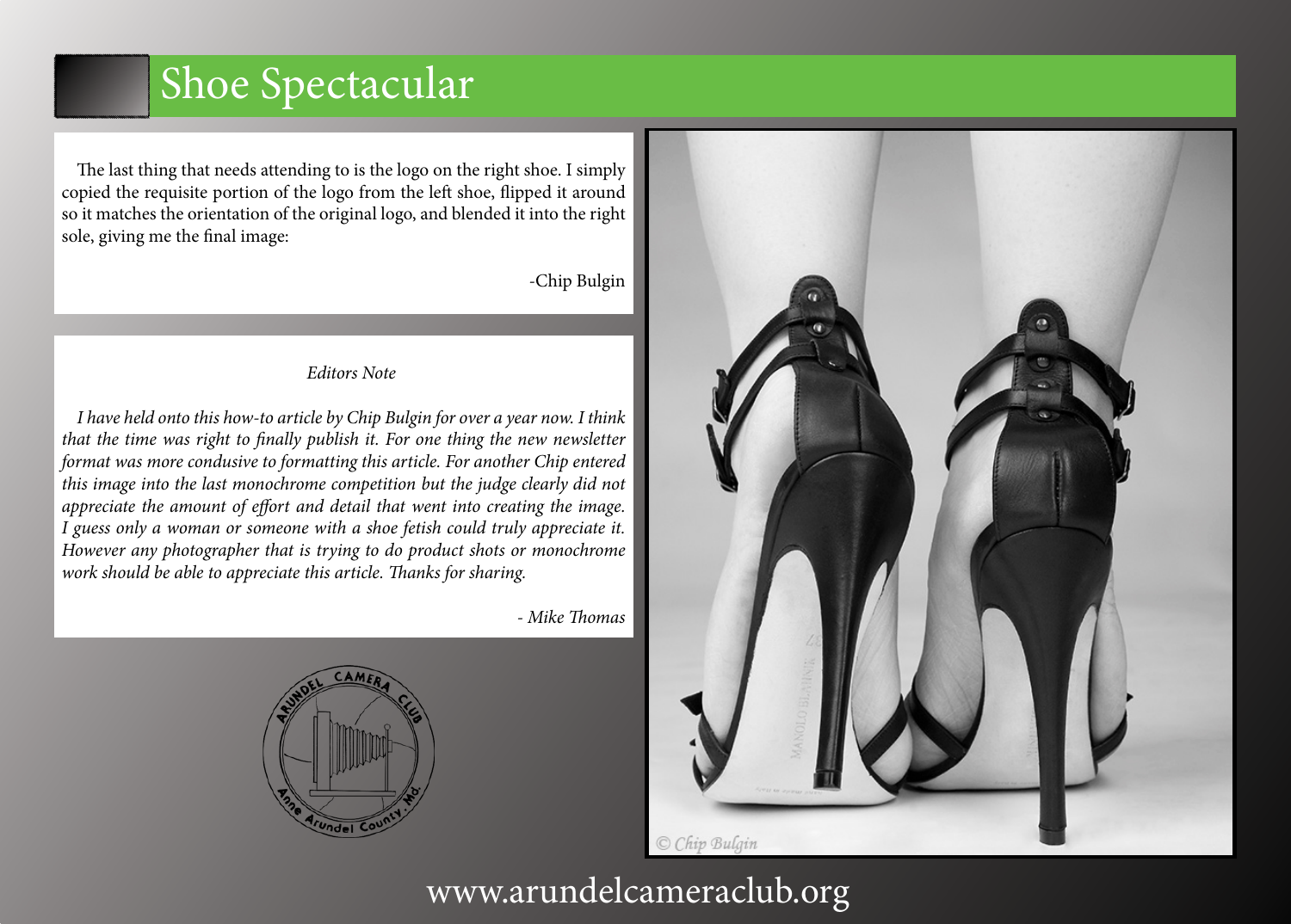### *Google Earth for Scouting Cityscapes*

Last July I attended an art exhibit where I saw a wonderful image of the Boston Harbor. It just happens I was already scheduled to attend a conference in Boston in July. I was not going to have much time to scout a location and I only really had one chance to catch the light. So I went to Google Earth and zoomed into Boston. I navigated to the harbor area and looked for possible matches to the photograph I had seen in the exhibit. Using Google Earth, I found just the right spot. You can see the Google Earth view below.



#### The night I flew into Boston, as soon as I got off the airplane and got my rental car I beelined to a restaurant next to my chosen vantage point. I parked in a pay parking lot which cost way more than it should have. I gathered my equipment, checked my settings, and made my way to the water's edge. See below for the image I captured.

I have to say I ignored safety. I have no idea if it was safe there. So use common sense. I was just amazed at how accurate Google Earth's rendition had been. So next time you need to scout a location, give Google Earth a try.

- Mike Thomas

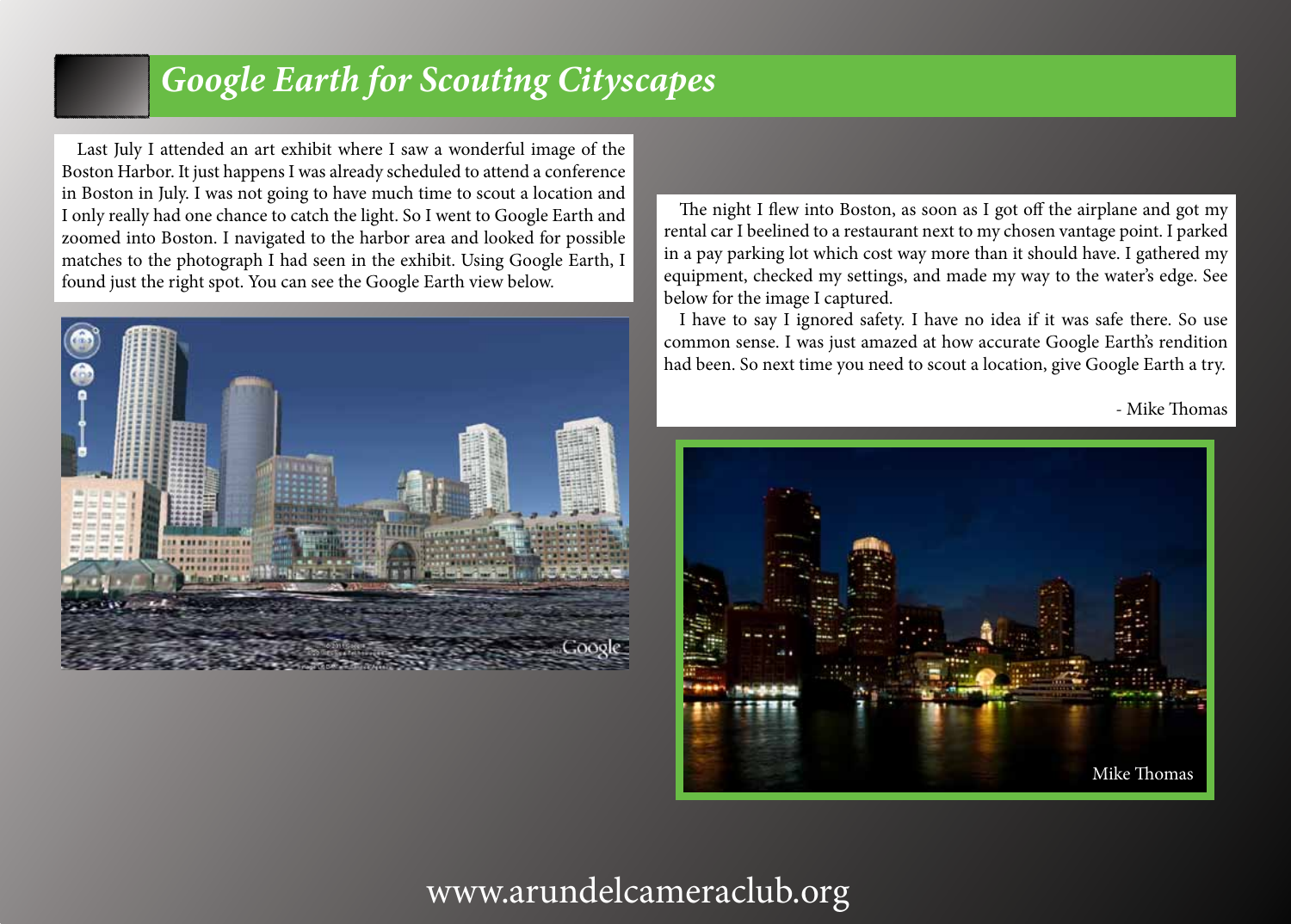# <span id="page-10-0"></span>Workshops

### **ANNOUNCING… The Umbria Photo Workshop Now every Spring..as well as Fall!**

Spring 2012 dates….May 5-12 Fall 2012 dates…October 13-20

Join internationally acclaimed husband and wife photographers Frank Van Riper and Judith Goodman for weeklong photographic workshops under glorious Spring and Fall skies in one of Italy's most beautiful regions. Note: Workshops are limited to only six participants and include lodging at the spacious and inviting Villa Fattoria del Gelso in Cannara.

Frank and Judy, authors of the award-winning book Serenissima: Venice in Winter, will share their image-making techniques with a small group during a simpatico, low-key week covering everything from landscape photography in the verdant hills of Umbria, to nighttime photography using available and artificial light, to location portraiture in Umbria's closely held olive fields and vineyards.

Small class size assures individual critique and instruction.

Fee includes all breakfasts, daily wine and antipasto Happy Hour, welcome and farewell dinner, pizza night, transportation by private van.

No entrance requirements beyond a love of good food, fine wine and photography.

Sign up now for a once-in-a-lifetime experience.

Contact us for details[…GVR@GVRphoto.com](mailto:GVR%40GVRphoto.com?subject=Umbria%20Photo%20Workshop) Or go to [www.experienceumbria.com](http://www.experienceumbria.com)

### **Photography Instruction with Corey Hilz**

Corey Hilz Photography is offering a variety of photo instruction opportunities this fall: multi-day workshops, half-day field sessions, photo classes and software training. Workshops to photograph fall color in Pennsylvania's Delaware Water Gap, as well as migrating birds at Virginia's Chincoteague National Wildlife Refuge. Field sessions to a dahlia farm and Great Falls National Park. Photo classes on composition, macro and closeups, landscape photography and Lensbaby. Software training for Lightroom, Nik Software, Aperture, Photoshop and Photoshop Elements.

#### **Workshops:**

Fall Color in the Delaware Water Gap, Pennsylvania, October 20-23 Chincoteague National Wildlife Refuge, Virginia, November 18-20

#### **Field Sessions:**

Great Falls National Park, McLean VA, October 29 Dahlia Farm, Leesburg VA, October 15

#### **Photo Classes:**

Composition: Beyond the Snapshot, Vienna VA, October 30 Landscapes Big and Small, Vienna VA, October 30 Macro & Close-up Photography, Vienna VA, November 5 Lensbaby: Bending Your Perspective, Vienna VA, November 5

#### **Software Training:**

Photoshop Elements, Vienna VA, October 9 Nik Software, Vienna VA, October 29 Lightroom, Vienna VA, November 6 Photoshop, Vienna VA, December 3 Aperture, Vienna VA, December 4

Find all the event details and registration info at [coreyhilz.com](http://coreyhilz.com). Feel free to contact Corey Hilz with any questions: [corey@coreyhilz.com](mailto:corey%40coreyhilz.com?subject=Photography%20Instruction%20) or 703.473.4618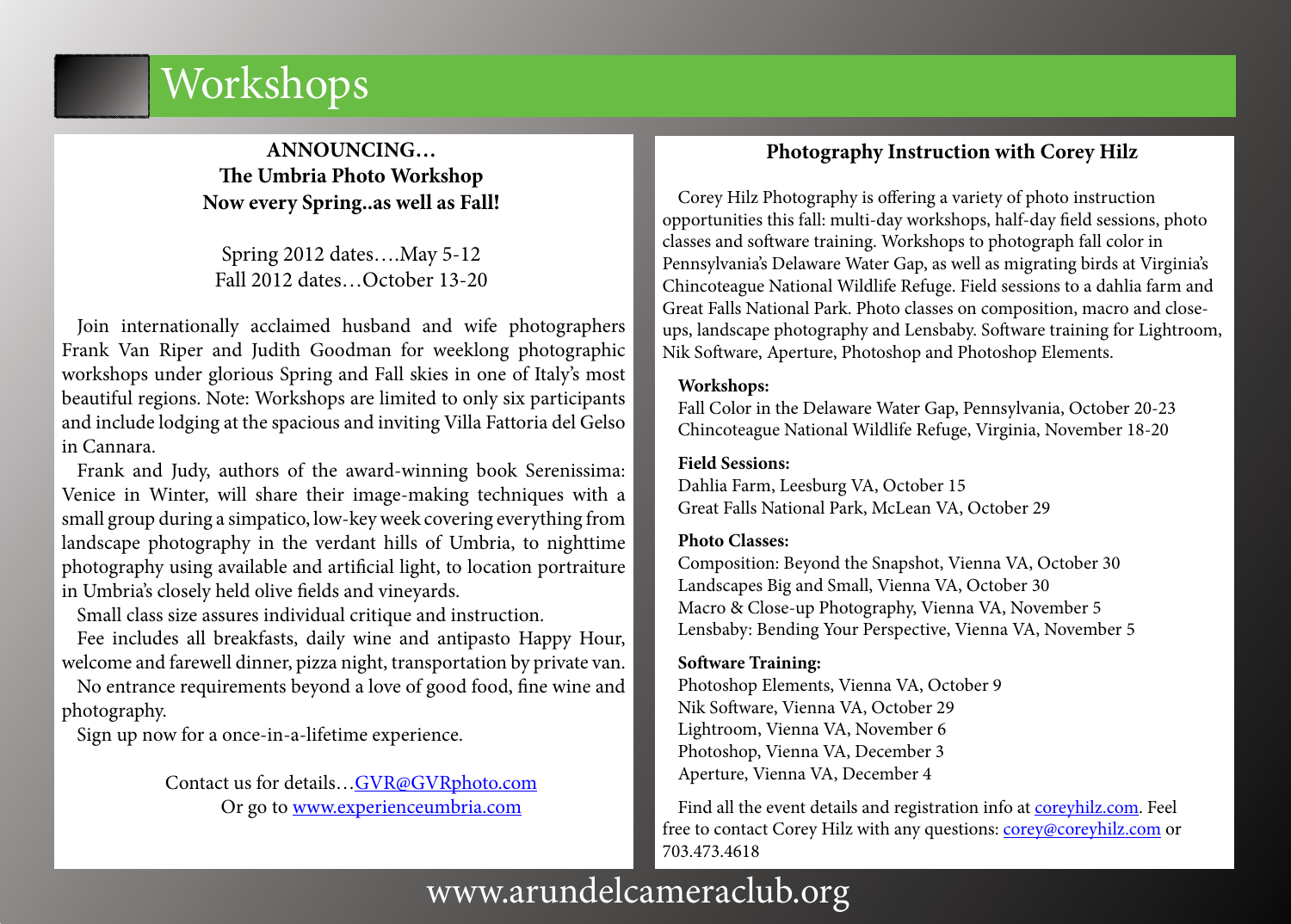# Club Officers and Points of Contact

<span id="page-11-0"></span>

| President -            | Chip Bulgin                        | <u>president@arundelcameraclub.org</u> |
|------------------------|------------------------------------|----------------------------------------|
| Co-VP of Programs -    | Steve Putnam and<br>Dennis Balog   | programs@arundelcameraclub.org         |
| Co-VP of Competition - | David Joyner and<br>Mike Thomas    | <u>contests@arundelcameraclub.org</u>  |
| Treasurer/Secretary -  | <b>Sunny Frank</b>                 | sec-treas@arundelcameraclub.org        |
| Newsletter -           | Mike Thomas                        | newsletter@arundelcameraclub.org       |
| Field Trips -          | Dolphy Glendinning                 | field-trips@arundelcameraclub.org      |
| Executive Committee -  | Chuck Gallegos and<br>Charlie Graf | exec comm@arundelcameraclub.org        |
| Co-Webmasters -        | David Joyner and<br>Mike Thomas    | <u>webmaster@arundelcameraclub.org</u> |

Charlie Graf volunteered to take care of refreshments for the meetings.